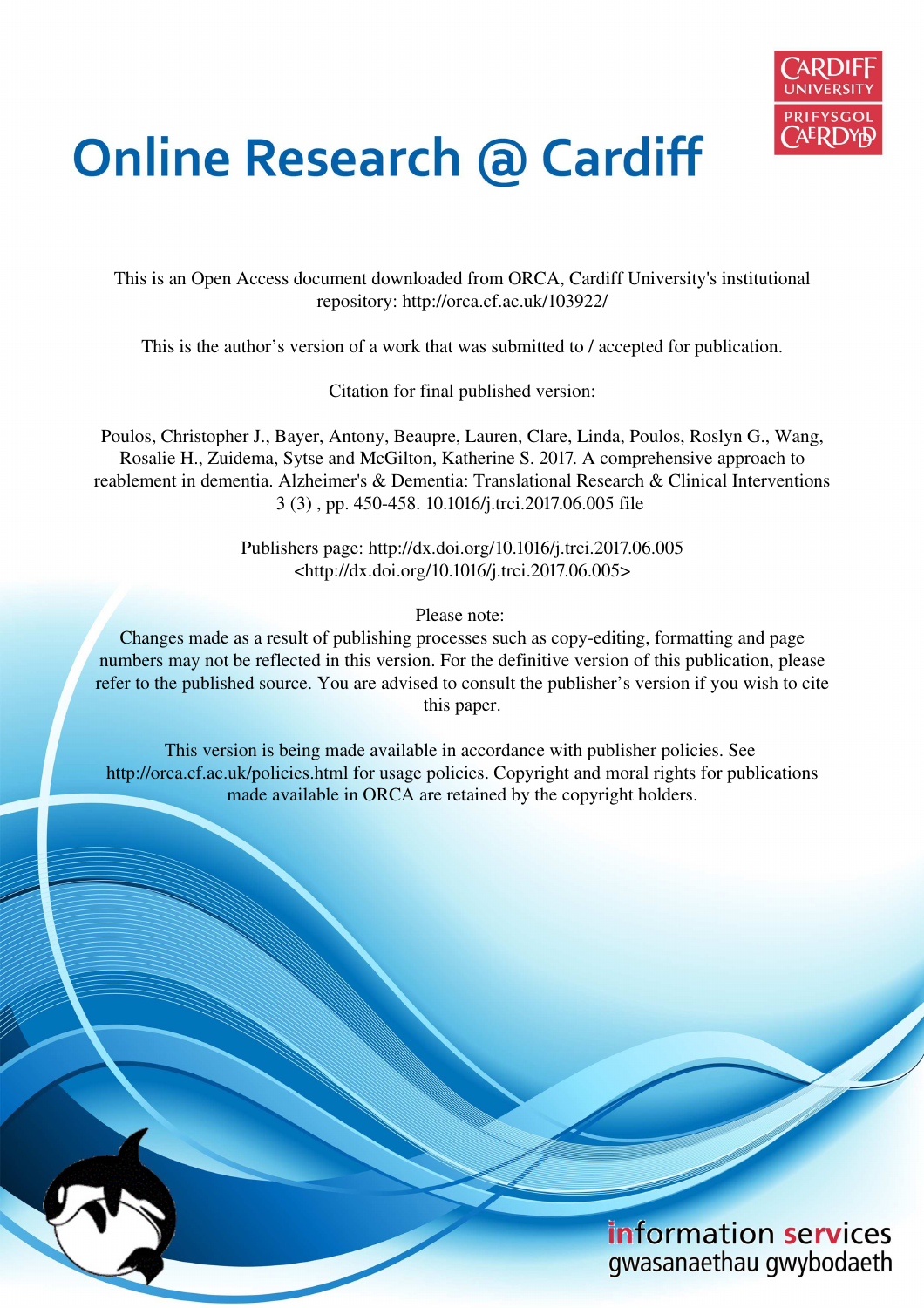

Alzheimer's Dementia

[Alzheimer's & Dementia: Translational Research & Clinical Interventions 3 \(2017\) 450-458](http://dx.doi.org/10.1016/j.trci.2017.06.005)

Perspective

# A comprehensive approach to reablement in dementia

# Christopher J. Poulos<sup>a,b,\*</sup>, Antony Bayer<sup>c</sup>, Lauren Beaupre<sup>d</sup>, Linda Clare<sup>e</sup>, Roslyn G. Poulos<sup>b</sup>, Rosalie H. Wang<sup>f</sup>, Sytse Zuidema<sup>g</sup>, Katherine S. McGilton<sup>h</sup>

*<sup>a</sup>HammondCare, Centre for Positive Ageing, Sydney, Australia*

*b School of Public Health and Community Medicine, The University of New South Wales, Sydney, Australia*

*<sup>c</sup>Division of Population Medicine, Cardiff University, Penarth, Wales, UK*

*<sup>d</sup>Departments of Physical Therapy and Surgery (Division of Orthopaedic Surgery), University of Alberta, Edmonton, Canada*

*f Intelligent Assistive Technology and Systems Lab, Deptarment of Occupational Science & Occupational Therapy, University of Toronto, Toronto, Canada <sup>g</sup>Department of General Practice and Elderly Care Medicine, University Medical Center, University of Groningen, Groningen, Netherlands*

*h Faculty of Nursing, Toronto Rehabilitation Institute-UHN, Toronto, Ontario, Canada*

| <b>Abstract</b> | As society grapples with an aging population and increasing prevalence of disability, "reable-<br>ment" as a means of maximizing functional ability in older people is emerging as a potential strat-<br>egy to help promote independence. Reablement offers an approach to mitigate the impact of<br>dementia on function and independence. This article presents a comprehensive reablement<br>approach across seven domains for the person living with mild-to-moderate dementia. Domains<br>include assessment and medical management, cognitive disability, physical function, acute injury<br>or illness, assistive technology, supportive care, and caregiver support. In the absence of a cure or<br>ability to significantly modify the course of the disease, the message for policy makers, practi-<br>tioners, families, and persons with dementia needs to be "living well with dementia", with a focus<br>on maintaining function for as long as possible, regaining lost function when there is the potential<br>to do so, and adapting to lost function that cannot be regained. Service delivery and care of persons<br>with dementia must be reoriented such that evidence-based reablement approaches are integrated<br>into routine care across all sectors.<br>© 2017 The Authors. Published by Elsevier Inc. on behalf of the Alzheimer's Association. This is<br>an open access article under the CC BY-NC-ND license (http://creativecommons.org/licenses/by-<br>$nc\text{-}nd/4.0/$ ). |  |
|-----------------|-----------------------------------------------------------------------------------------------------------------------------------------------------------------------------------------------------------------------------------------------------------------------------------------------------------------------------------------------------------------------------------------------------------------------------------------------------------------------------------------------------------------------------------------------------------------------------------------------------------------------------------------------------------------------------------------------------------------------------------------------------------------------------------------------------------------------------------------------------------------------------------------------------------------------------------------------------------------------------------------------------------------------------------------------------------------------------------------------------------------------------------------------------------------------------------------------------------------------------------------------------------------------------------------------------------------------------------------------------------------------------------------------------------------------------------------------------------------------------------------------------------------|--|
| Keywords:       | Rehabilitation; Dementia; Reablement; Aged; Exercise; Pharmacologic management; Hip fracture; Activities of<br>daily living; Recovery of function; Caregiver; Cognitive impairment                                                                                                                                                                                                                                                                                                                                                                                                                                                                                                                                                                                                                                                                                                                                                                                                                                                                                                                                                                                                                                                                                                                                                                                                                                                                                                                              |  |

## 1. Introduction

As society grapples with an aging population and the accompanying increasing prevalence of disability from aging-associated diseases, the concept of "reablement" as a means of maximizing functional ability in older people is emerging as a potential strategy to help promote independence. Policy drivers in support of reablement

E-mail address: [cpoulos@hammond.com.au](mailto:cpoulos@hammond.com.au)

include government concern about the growing cost of long-term care in demographically aging populations [\[1\]](#page-7-0) and the desire to advance a human rights framework embracing healthy aging [\[2\].](#page-7-0) Yet, there is considerable variation in the meaning and practical application of reablement within and across countries [\[1\]](#page-7-0).

In an attempt to expand the debate about the nature and role of reablement, the International Federation on Ageing facilitated an international summit in Copenhagen, Denmark, in 2016, the purpose of which was to provide a platform for knowledge exchange between government officials, industry leaders, experts, and civil society on the subject of improving the capacity and capability of older people

<http://dx.doi.org/10.1016/j.trci.2017.06.005>

*e REACH, School of Psychology, University of Exeter, Exeter, UK*

<sup>\*</sup>Corresponding author. Tel.:  $+61-2-8788-3900$ ; Fax:  $+61-2-9731-$ 1235.

<sup>2352-8737/</sup>  $\odot$  2017 The Authors. Published by Elsevier Inc. on behalf of the Alzheimer's Association. This is an open access article under the CC BY-NC-ND license ([http://creativecommons.org/licenses/by-nc-nd/4.0/\)](http://creativecommons.org/licenses/by-nc-nd/4.0/).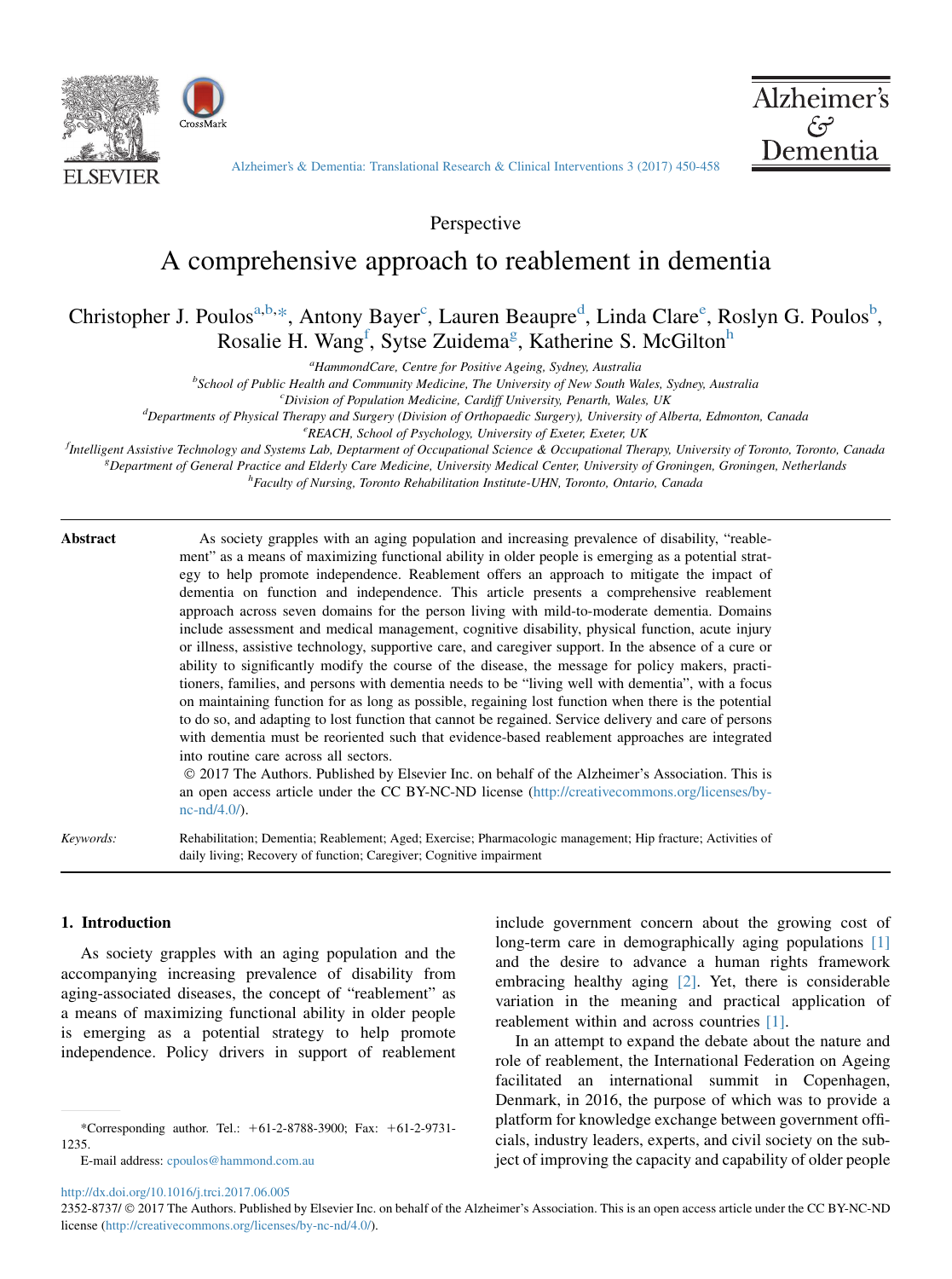through reablement ([http://www.ifa-copenhagen-summit.](http://www.ifa-copenhagen-summit.com/about/2015-2016-theme) [com/about/2015-2016-theme](http://www.ifa-copenhagen-summit.com/about/2015-2016-theme)). In preparation for the summit, a Global Think Tank comprising thought leaders, academics, and practitioners was assembled and tasked with preparing concept papers on reablement as it may be applied to dementia, diabetes, and frailty. The perspectives of the reablement in dementia subgroup are presented here.

Dementia is one of the most significant diseases of aging. It is estimated that more than 46 million people are currently living with the condition worldwide, with that number expected to almost triple by 2050 [\[3\]](#page-7-0). Reablement offers a potential means to mitigate the impact of dementia on function and independence. This article presents a holistic reablement approach for the person living with mild-to-moderate dementia, considers gaps in the research evidence supporting reablement, and discusses the implications for policy and practice.

#### 2. The meaning of reablement in the context of dementia

Reablement is a relatively recent term not consistently defined in the academic literature or in policy. It is often used interchangeably with other terms, such as "restorative care", depending on the jurisdiction and context [\[1\]](#page-7-0). Reablement also shares many features in common with "rehabilitation". The unifying theme across all these terms is a focus on strategies that maintain or improve functional ability and independence, through maximizing an individual's intrinsic capacity and the use of environmental modifiers [\[2\]](#page-7-0). Given the common emphasis on the promotion of function, we can consider these terms as existing within the same spectrum, thus avoiding the distraction of debating the nomenclature in detail.

In general, a reablement approach should have the following characteristics

- It is individualized and goal oriented, taking into account psychosocial and environmental factors, and undertaken collaboratively with the person living with dementia and their caregiver(s) or care staff, where appropriate.
- Goals may relate to cognition, activity (mobility, basic activities of daily living [ADL], instrumental ADL, and leisure activities), behavior, emotion, physical symptoms (e.g., pain), or communication.
- Goals are operationalized based on a careful understanding of the person's abilities, to ensure that the aims are achievable and realistic, as well as meaningful and worthwhile.
- Strategies to enable the person to work toward the goal are put in place, drawing on a range of evidence-based methods, which may include physical training, learning or relearning skills, or behaviors (*restorative methods*), or modifying activities or ways of doing activities, including adapting the environment or using assistive technology (*compensatory methods*).

For the person living with dementia, the approach is threefold: maintaining function for as long as possible; regaining lost function when there is the potential to do so; and adapting to lost function that cannot be regained. The approach could also be described as one of ongoing "enablement", along with specific and targeted interventions that fit within the "reablement-rehabilitation" spectrum as the need arises. We suggest seven broad domains that should be addressed in a comprehensive reablement approach (see Table 1).

#### 3. A comprehensive approach to reablement in dementia

# *3.1. Initial comprehensive medical/geriatric assessment and pharmacologic approaches*

Optimal disease management should be the cornerstone of the reablement approach for the person with dementia. As with other geriatric syndromes, effective management of dementia should start with a comprehensive medical/geriatric assessment, followed by a package of pharmacologic and nonpharmacologic interventions tailored to the needs of the individual and their family, with the aim of maximizing their quality of life [\[4\].](#page-7-0) Identifying the likely subtype of dementia, as well as its severity and the presence of other comorbidities, is the first step in guiding management. Alzheimer's disease will account for over half of cases, with vascular dementia, dementia with Lewy bodies, frontotemporal dementia, and alcohol-related dementia accounting for most of the remainder. Each condition has a characteristic cognitive and behavioral profile that will influence the nature of the functional deficits, the most appropriate approach to management and the patient's ability to adapt and manage their reablement regimen.

More often than not, dementia does not occur in isolation. Consideration also needs to be given to the presence of comorbid medical conditions and their best treatment, as this will help to optimize intrinsic capacity, and therefore function. Common comorbidities that are likely to be responsive to active medical management are diabetes, Parkinson's disease, congestive heart failure, anemia, cardiac arrhythmia, chronic skin ulcers, osteoporosis, thyroid disease, and retinal disorders [\[5,6\]](#page-7-0). The presence of depression and anxiety will

Table 1

Seven domains to ensure a comprehensive approach to reablement in dementia

- 1. Initial comprehensive medical/geriatric assessment and pharmacologic approaches
- 2. Addressing the impact of cognitive disability on everyday functioning
- 3. Physical and other related nonpharmacologic approaches to support functioning
- 4. Targeted rehabilitation interventions following acute illness or injury
- 5. Assistive technology to aid function
- 6. Support services for the community or residential care sector
- 7. Caregiver support and education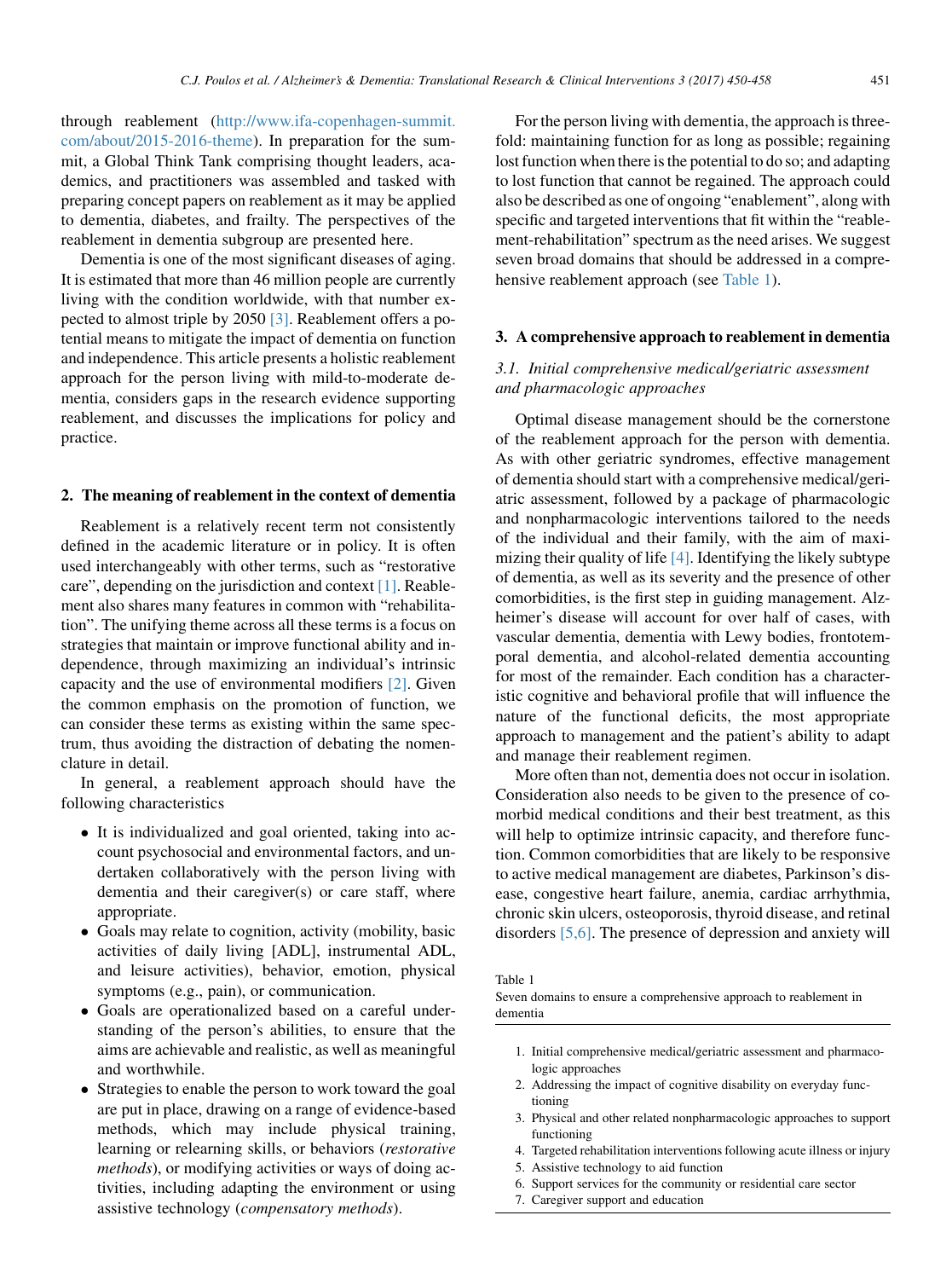amplify dementia-related disabilities and may respond to psychological and pharmacological interventions [\[7,8\]](#page-7-0).

Drugs may impair intrinsic capacity, and a medication review is always appropriate; for example, stopping unnecessary use of sedative drugs and drugs with strong anticholinergic effects, simplifying and tailoring complex drug regimens to personal habits, and promoting adherence through the use of medication aids [\[9\].](#page-7-0) If cognitive impairment is more severe, switching responsibility for medication adherence from the patient to someone else paradoxically may help the person become more independent by improving compliance [\[10\].](#page-7-0) Ensuring adequate pain relief is essential [\[11\]](#page-7-0).

Approved drug treatments for Alzheimer's disease (the anticholinesterase drugs, donepezil, rivastigmine, and galantamine; and the N-methyl-D-aspartate [NMDA] antagonist, memantine) have modest cognitive and functional benefits in most patients who take them and are generally well tolerated [\[12\]](#page-7-0). There are some reports that benefit may be greater when drug treatment is combined with psychological and physical therapies [\[13–15\].](#page-7-0)

# *3.2. Addressing the impact of cognitive impairment disability on functioning*

The cognitive disability resulting from dementia affects the ability to engage in everyday activities and participate in family and community life. The effects of cognitive disability can result directly from the underlying impairments or may be secondary, for example, as a consequence of loss of confidence. Reablement interventions address these limitations and restrictions with the aim of enabling the person with dementia to function at the best possible level, given the degree of cognitive disability experienced, and are relevant at any stage of dementia. The term "cognitive rehabilitation" (or "neuropsychological rehabilitation") is often used to describe this approach to reablement for people with cognitive (or neuropsychological) impairments.

Goals for reablement are identified collaboratively wherever possible and reflect the preferences and needs of the person with dementia, who is engaged as an active participant in the reablement process. Goals could relate to any area of the person's life; frequently the focus is on ADL, activity engagement, communication, and self-care [\[16\].](#page-7-0) Structured interviews are available to support the process of goal-setting [\[16\].](#page-7-0)

Reablement is a problem-solving process [\[17\].](#page-7-0) It is usually carried out in the setting in which the person lives or functions to ensure direct applicability, and wherever possible involves carers to help implement changes in daily life. The types of goals selected will depend on the context and on the stage of dementia, as well as on individual wishes. Through a collaborative process, realistic and potentially achievable goals are identified. Therapists assess the person's intrinsic capacity and current ability, evaluate the abilities needed for goal attainment, find out where there are mismatches between what the person is currently doing and successful goal performance, and examine where these mismatches arise and why. A mismatch could arise at various stages in carrying out the activity and might be due to one of a number of reasons, such as difficulty remembering (cognitive), lack of a strategy for completing the activity (behavioral), or anxiety about some aspect of the activity (emotional). Based on this assessment, the therapist prepares a plan for working toward goal attainment, addressing the areas where help is required to develop the ability to engage in the desired activity. Depending on the nature of the activity and the mismatches between current and desired levels of functioning, this plan may include new learning, relearning, behavior change or management of difficult emotions, or a combination of these. Specific evidence-based strategies can be employed to address difficulties and support behavior change in each domain; for example, strategies such as expanding rehearsal may be used to support new learning. Where necessary, additional resources such as aids and adaptations may be brought to bear, or environmental modifications made, to augment the person's intrinsic capacity, and tasks can be simplified. This might include the use of assistive technologies (discussed in more detail in the following).

There is a small but growing body of evidence demonstrating the effectiveness of this kind of approach in optimizing everyday functioning, reducing functional disability, and supporting independence [\[18–23\].](#page-7-0) The approach requires adaptation for people with rarer dementias that have specific profiles in the early stages; for example, a number of studies using single-case experimental designs have investigated the potential for ameliorating language and communication difficulties in types of dementia where language impairments predominate in the early stages [\[24,25\].](#page-8-0)

This core reablement approach is complemented by other nonpharmacologic interventions that actively engage people with dementia. These include, for example, interventions aimed at helping people understand and manage the condition such as self-management groups [\[26\],](#page-8-0) interventions addressing barriers to engaging in reablement, such as psychological interventions for depression or anxiety [\[8\],](#page-7-0) and broad-based occupational therapy interventions [\[27\].](#page-8-0) Interventions providing opportunities for social interaction, general stimulation, or other pleasurable activities can be applied alongside reablement with the aim of enhancing general well-being. Support for carers is essential, although reablement interventions addressing the effects of cognitive disability should be equally available to those individuals who do not have a carer available to participate.

# *3.3. Physical and other nonpharmacologic approaches to support functioning*

There is good evidence for the benefits of exercise on a range of parameters at the population level. Benefits include improved cardiovascular performance, reduced cardiovascular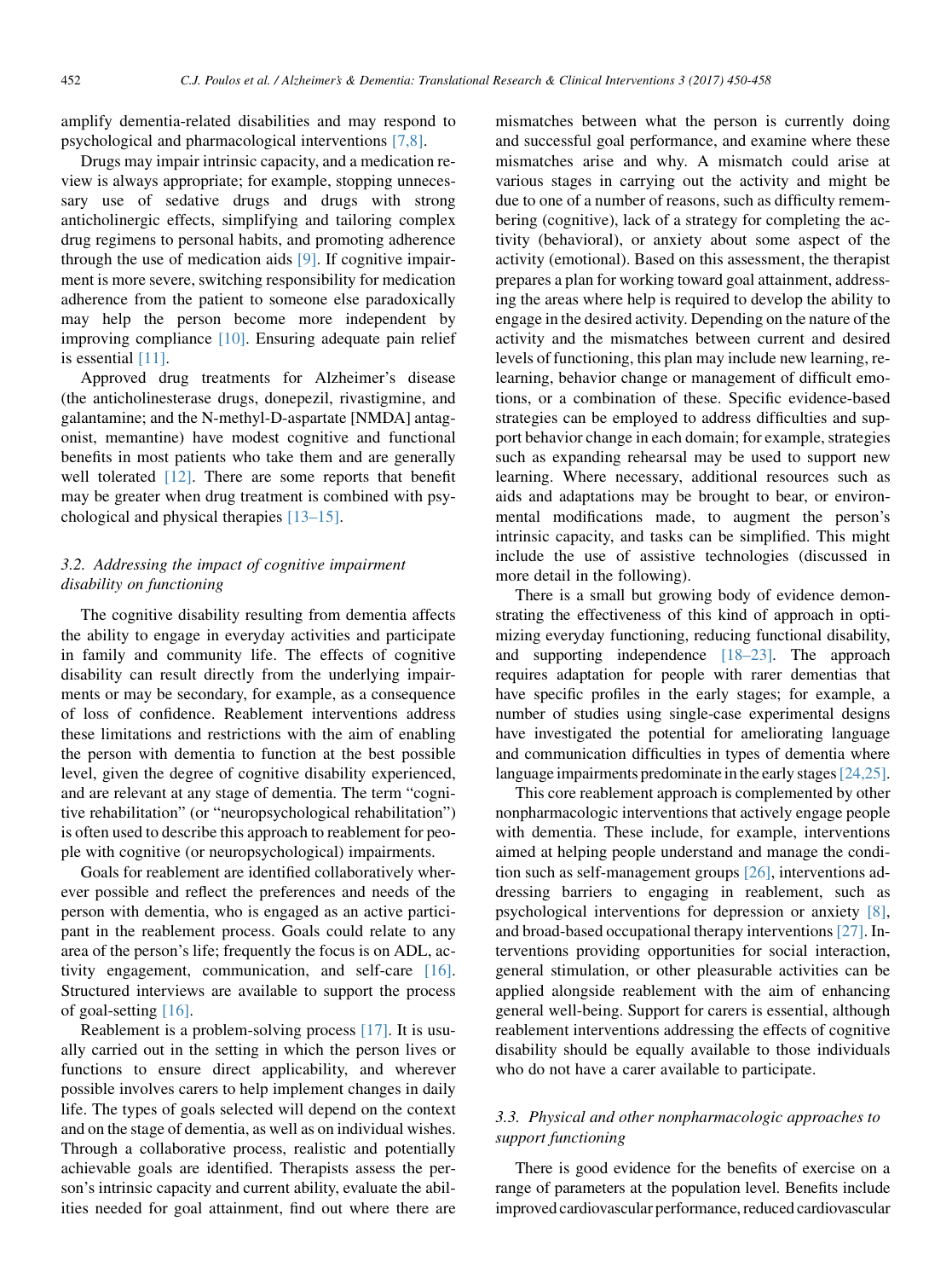and metabolic risk, improved balance and reduced falls risk, improvements in mood, and improved cognitive performance [\[28\]](#page-8-0). The benefits of exercise also extend to frail older people [\[29\].](#page-8-0)

There is growing evidence that exercise interventions for people with dementia are also beneficial, across a number of domains. Exercise has been reported to improve ADL performance, balance and mobility, and reduce falls risk [\[30–32\].](#page-8-0) Evidence of its impact on cognition, depression, or neuropsychiatric disorders is mixed, but a recent systematic review and meta-analysis suggests that exercise has the potential to improve cognitive performance in both Alzheimer's disease and mild cognitive impairment [\[30\]](#page-8-0).

The impact of exercise on self-reported quality of life and on caregivers is uncertain [\[31,33\],](#page-8-0) but other interventions, incorporating occupational therapy and physiotherapy [\[34\],](#page-8-0) environmental modification, task simplification, or assistive technology [\[35\]](#page-8-0), have also shown reduced incidence of falls.

A recent review of occupational therapy interventions has shown that they can significantly improve quality of life and ADL function [\[36\]](#page-8-0). The conclusion of another review of randomized controlled trials of nonpharmacologic interventions aimed at maintaining physical functioning in community-dwelling people with dementia was that the evidence to date supports a "proof of concept" that these interventions could delay the rate of functional decline associated with dementia [\[33\].](#page-8-0)

It seems reasonable therefore that a comprehensive reablement approach for people with dementia should incorporate exercise interventions to help maintain physical functioning and mobility, with potential benefits on ADL functioning, cognition, mood, and quality of life, as well as occupational therapy interventions [\[36\]](#page-8-0) if available. Harm from exercise interventions does not seem to be an issue [\[31\].](#page-8-0) However, further research on these modalities is required, including how they can be applied in community settings in a cost-effective manner.

Given that weight loss and undernutrition are common in dementia [\[37\]](#page-8-0), a healthy-balanced diet should be encouraged and supported to ensure adequate nutrition and hydration and therefore the promotion of function. Weight and nutritional status should be assessed regularly and good oral health maintained.

# *3.4. Targeted rehabilitation interventions following acute illness or injury*

Episodic, intensive rehabilitation to promote functional recovery following acute illness or injury has an important place within the reablement-rehabilitation spectrum. Although the presence of cognitive impairment is reported to be associated with poorer rehabilitation outcome, the issue is often one of degree, or relative outcome, rather than lack of benefit from rehabilitation [\[38,39\]](#page-8-0).

Patients with cognitive impairment have been shown to experience similar relative gains in function following rehabilitation as those without cognitive impairment [\[40–](#page-8-0) [43\]](#page-8-0), and patients with hip fracture and a diagnosis of dementia can respond well to more intensive rehabilitation settings, showing better outcomes (living arrangements, reduced length of stay, and functional gain) compared with less intensive inpatient rehabilitation programs [\[39,44\].](#page-8-0) Further, there is no evidence that involvement in rehabilitation results in harm to participants, nor that individuals with cognitive impairment are unable to participate [\[40,41,43\].](#page-8-0)

The Patient-Centred Rehabilitation Model of Care targeting persons with cognitive impairment was developed and implemented as an interdisciplinary intervention to educate and mentor staff on an active rehabilitation unit to provide person-centered interventions targeting older adults with complex medical conditions, particularly those with cognitive impairment [\[45\]](#page-8-0). Evaluation revealed that individuals with cognitive impairment in the intervention group were more likely to be discharged home than those in the control group. Six months later they were more likely to ambulate inside, outside, and go shopping. Of note, pre-admission functional impairment was more strongly associated with poor outcomes than cognitive impairment [\[46\].](#page-8-0)

In the Netherlands, specialized services providing posthospital, low-intensity rehabilitation are also delivered in nursing homes. These multidisciplinary programs for frail older people after hip fractures, stroke, joint replacement, amputation, advanced chronic obstructive pulmonary disease, and heart failure are well adapted to people living with dementia. Good results are reported, although there is a lack of subgroup analysis for people with dementia [\[47\]](#page-8-0).

However, in practice, it is often assumed that older individuals with cognitive impairment will not be able to participate in rehabilitation programs and/or demonstrate progress, and thus, they are generally admitted to programs with lower intensity rehabilitation or are ineligible for admission to reha-bilitation settings [\[43\]](#page-8-0). This nihilistic belief that a diagnosis of dementia makes the person unable to participate effectively and benefit from a rehabilitation program can lead to reluctance on the part of health care practitioners and administrators to devote scarce resources to patients who are cognitively impaired, no matter where they reside [\[48\].](#page-8-0)

#### *3.5. Assistive technology to aid function*

In the context of reablement, assistive technology can play an important role in supporting people living with dementia. While definitions vary, assistive technology includes devices, equipment, instruments, or software that are available or specifically made for use by persons with disabilities [\[49\].](#page-8-0) Various assistive products can be used in reablement by persons with dementia (and their caregivers) to enable participation in valued activities and roles (for example, daily self-care, social, or leisure activities), compensate for limitations, provide support or protection (for example, for body structures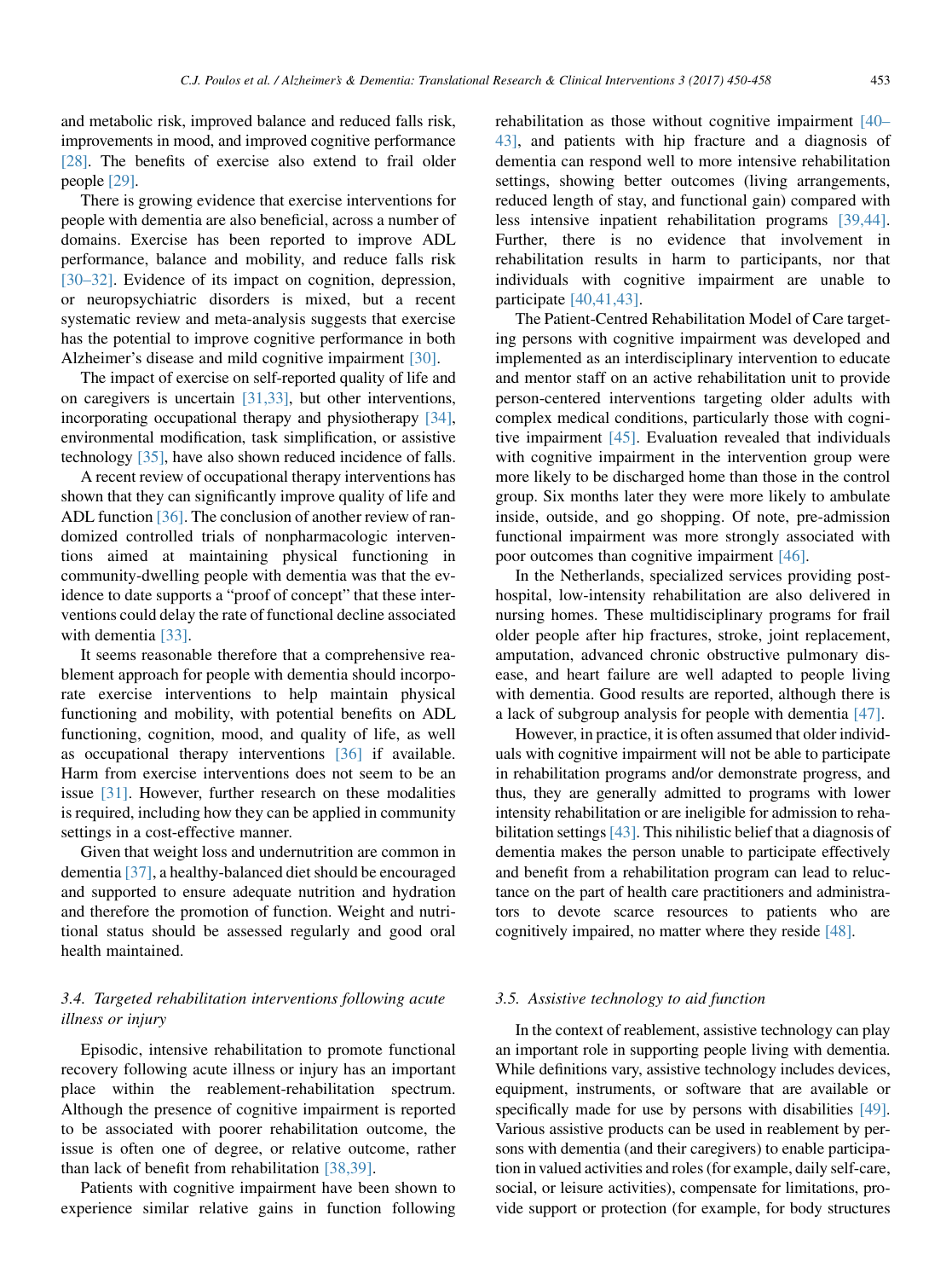or functions), help train or retrain in activity performance, or prevent bodily impairments or other limitations.

There are many generally recommended products to support independence and safety in daily activities, such as aids and adaptations like bathing equipment, mobility aids, medication organizers and personal emergency alert systems, and other products that have more unique specifications to address the needs of persons with dementia. To account for attention, memory or spatial orientation changes, decreased executive functioning, and judgment for safety, a variety of products are commercially available. Medication reminder aids with programmable alerts can remind someone to take their medications [\[50\]](#page-8-0), with some devices featuring the capability to monitor whether medications have been taken. Stove timers can provide warnings that a stove is on and automatically shut the stove off after a specified period of time [\[51\]](#page-8-0). Personal locating devices using Global Positioning System technology may be used when someone who has the potential to get lost leaves the home or another specified zone [\[52\].](#page-8-0) To support cognitive stimulation and social engagement, robotic pets (e.g., Paro the seal [\[53\]](#page-8-0)) and digital communication technologies to enable reminiscing are available. Although a multitude of products are available on the market, it is recognized that the research evidence on the efficacy and effectiveness of many of these technologies for persons with dementia is limited and further research is recommended.

Various technology-based solutions aimed at supporting persons with dementia are also in the research and development phases. Development is also increasingly engaging persons with dementia and others in their care networks to ensure products are beneficial, customizable to users and their environments, and usable by persons with dementia. Products under development include several types: intelligent cognitive aids, for example, provide reminders or prompts only as the person with dementia requires them; physiological sensors when worn can detect fall events or monitor vital signs for unusual patterns; environmental sensors may, for example, detect movement patterns to alert for any changes in functional activities; and integrated sensor systems, for example, in a smart home, may combine multiple sensors and intelligent algorithms to sense activities and behaviors to provide context-relevant guidance or information to users [\[54\].](#page-8-0) Robots to provide reminders and prompts for daily activity completion [\[55\]](#page-8-0) and exercise [\[56\]](#page-8-0) are also under active development.

# *3.6. Support services for the community or residential care sector*

When it comes to the ideal model for the delivery of support services for people with dementia living in the community, there is a lack of data on which models are most effective, if at all, in helping people maintain or regain functional ability. This is because published studies on support service delivery, apart from some small pilot studies, have excluded people with dementia or significant cognitive impairment.

Studies that report the use of a "reablement" or "restorative" approach to service delivery ("doing with" rather than "doing for" the person), along with some form of time-limited allied health or trained care staff intervention aimed at improving functional ability, do claim benefits, including reduced use of home care services; reduced emergency department visits; some improvement in functioning; and increased likelihood that the recipient will remain at home [\[57,58\]](#page-8-0). However, recent systematic reviews of home care users, even for people without dementia, concluded that there is still limited evidence to suggest that such interventions can reduce dependency in personal ADL [\[59,60\]](#page-8-0).

Until studies are done on service delivery models specifically targeting the person living with dementia, no firm statements can be made, but it seems plausible that a reablement model of home care delivery could assist in maximizing a person's functional ability and helping to maintain them at home for longer. Such a program should include an initial assessment of need and seek to identify and address causes of functional decline that are separate to that resulting from the natural progression of dementia (for example, from acute or comorbid medical conditions, side effects of medications, deconditioning or lack of activity). A short-term reablement approach (addressing everyday functioning and physical functioning, as needed) and identification of potential environmental modifications that could promote functional ability (for example, assistive technologies, guidance provided by informal or formal caregivers, or making accommodation more accessible) should then ensue before, or concurrently with, the provision of support services. Support services should be delivered in a way that supports optimal functioning and minimizes disability.

Consumer-directed and case management models of community care are also described. Although these models are not mutually exclusive, and both can offer a reablement approach in the delivery of care, there remains a lack of good-quality research on which is best for the person living with dementia. Case management does seem to delay nursing home placement, whereas consumer directed models are associated with improved satisfaction [\[61\].](#page-9-0) Case management may also be cost-effective [\[62\].](#page-9-0)

There is emerging evidence that people living with dementia in long-term care can show improvement in physical function and level of physical activity, along with reduced falls incidence, with a "function-focused" approach to care by care staff [\[63\].](#page-9-0) Education for nursing assistants to take a restorative approach during care interactions with residents, including those with cognitive impairment, has been shown to result in some improvement in mobility and balance [\[64\].](#page-9-0)

The above approaches are supported by recent guidelines [\[4\],](#page-7-0) which encourage staff to "promote functional and social independence" for people with dementia, across both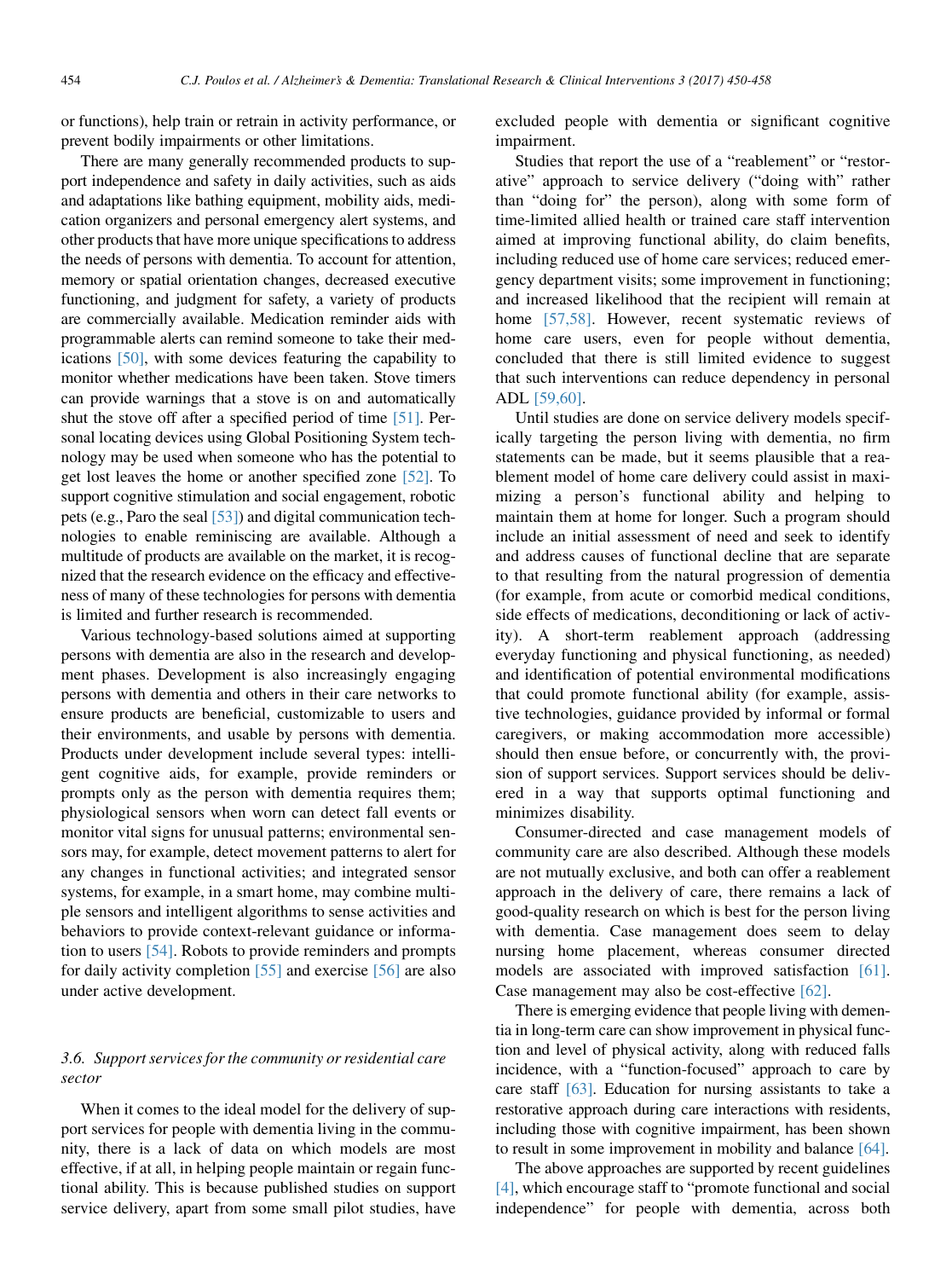community and residential settings, through interventions, which include maintaining consistency in staffing and stable living environments; being able to accommodate fluctuations in the person's ability; the use of activities that are both enjoyable and meaningful; and the promotion of independence in self-care so as to prevent excessive disability.

## *3.7. Caregiver support and education*

Supporting caregivers of people with dementia can be enabling for both the caregiver and the person with dementia [\[65\].](#page-9-0) The availability of a caregiver provides a greater opportunity for the person with dementia to remain living in the familiarity of a home environment for longer, with potentially greater opportunities to remain more functionally able and with better prospects for community participation. In addition, educating the caregiver about areas of the care recipient's function, which may be amenable to reablement strategies, will also be important.

Family caregivers play an essential role in the care and support of older people living with dementia. Although the experiences of caring for a loved one can be positive, caregiving may also be associated with significant costs—for example, caregiver burden, stress, depression, anxiety, poor health, social isolation, and financial hardship [\[66,67\]](#page-9-0). This has led to family caregivers being recognized as "invisible second patients" [\[67\]](#page-9-0), highlighting the importance of also assessing and addressing the needs of the caregiver, and not just the care recipient [\[66\]](#page-9-0).

A range of practical interventions to support the caregiver and reduce caregiver burden have been identified [\[66\].](#page-9-0) Research shows that multicomponent strategies, which address different needs, are most effective [\[68\].](#page-9-0) Strategies include ensuring the care plan/treatment incorporates the needs and preferences of both the care recipient and the caregiver; providing education and training to improve the caregivers' ability to manage the symptoms of dementia and to correctly carry out caregiving tasks (e.g., lifting to avoid back strain); providing respite or other support services to enable caregivers to meet their own health and wellness needs and manage stress; coordinating or referring caregivers to other assistive or support services as necessary; utilizing technology to enhance independence in the care recipient and to assist the caregiver (e.g., mobility monitors or locating devices, home intercom, and sensor systems, including webcams, medication alarms), or to facilitate socialization for the caregiver and care recipient (e.g., online support groups, Skype) [\[66\].](#page-9-0)

#### 4. Implications for future research, policy, and practice

An enablement philosophy supports the human rights of people with dementia and their caregivers. From a values perspective, it focuses positively on what people can do, with appropriate support. It is person-centered and wherever possible supports self-determination and involvement in decision-making. The individual implications are that people living with dementia, and their caregivers, can be encouraged to see themselves as actively managing their health rather than being passive recipients of treatment. The societal implications are that we need to move away from a negative discourse around dementia and toward a perspective that focuses on maximizing intrinsic capacity and functional ability.

From a policy perspective, reablement fits with the aspiration to enable people to live well with dementia, and it offers a proactive approach that contributes to continued well-being, the prevention of crises and the potential for continuing to live in the community, independently or with appropriate support, for as long as possible. Enabling people to function at their optimal level and reducing dependency could lead to reduced caregiver burden and potentially delay the need for long-term care.

Although there is growing evidence to support a reablement approach within the seven domains discussed in this article, the availability of high-quality evidence in a number of areas remains patchy. Given the increasing attention being given to reablement in aged and community care policy and practice in several countries, it is prudent for policy makers, funders, and providers to devote resources to reablement interventions for which there is a sound evidence base.

Future research needs to focus on addressing the main knowledge gaps. These include the effectiveness, and cost effectiveness, of reablement models of community care delivery specifically for people with dementia; the efficacy of rehabilitation, and the development of person-centered models of rehabilitation care, for people with dementia following acute injury or illness (although the evidence following hip fracture is good, there is a lack of highquality studies investigating other conditions); and further research into the components, the "dose", and the outcomes of allied health interventions that aim to delay, maintain, or improve function in people with dementia.

The cost-effectiveness of reablement approaches in dementia remains poorly understood; however, ADL ability has been shown to be the most important indicator of overall costs of care [\[69\]](#page-9-0). Reablement strategies could prove cost effective if they delay functional decline, but more research is needed.

## 5. Conclusions

Because dementia is a progressive condition and we are yet to achieve a cure or an ability to significantly impact its course, the message needs to be "living well with dementia", with a focus on maintaining function for as long as possible, regaining lost function when there is the potential to do so, and adapting to lost function that cannot be regained. The reablement approach is iterative, applied as needed in the light of functional decline. Service delivery and care of persons with dementia must be reoriented such that evidence-based reablement approaches are integrated into routine care across all sectors.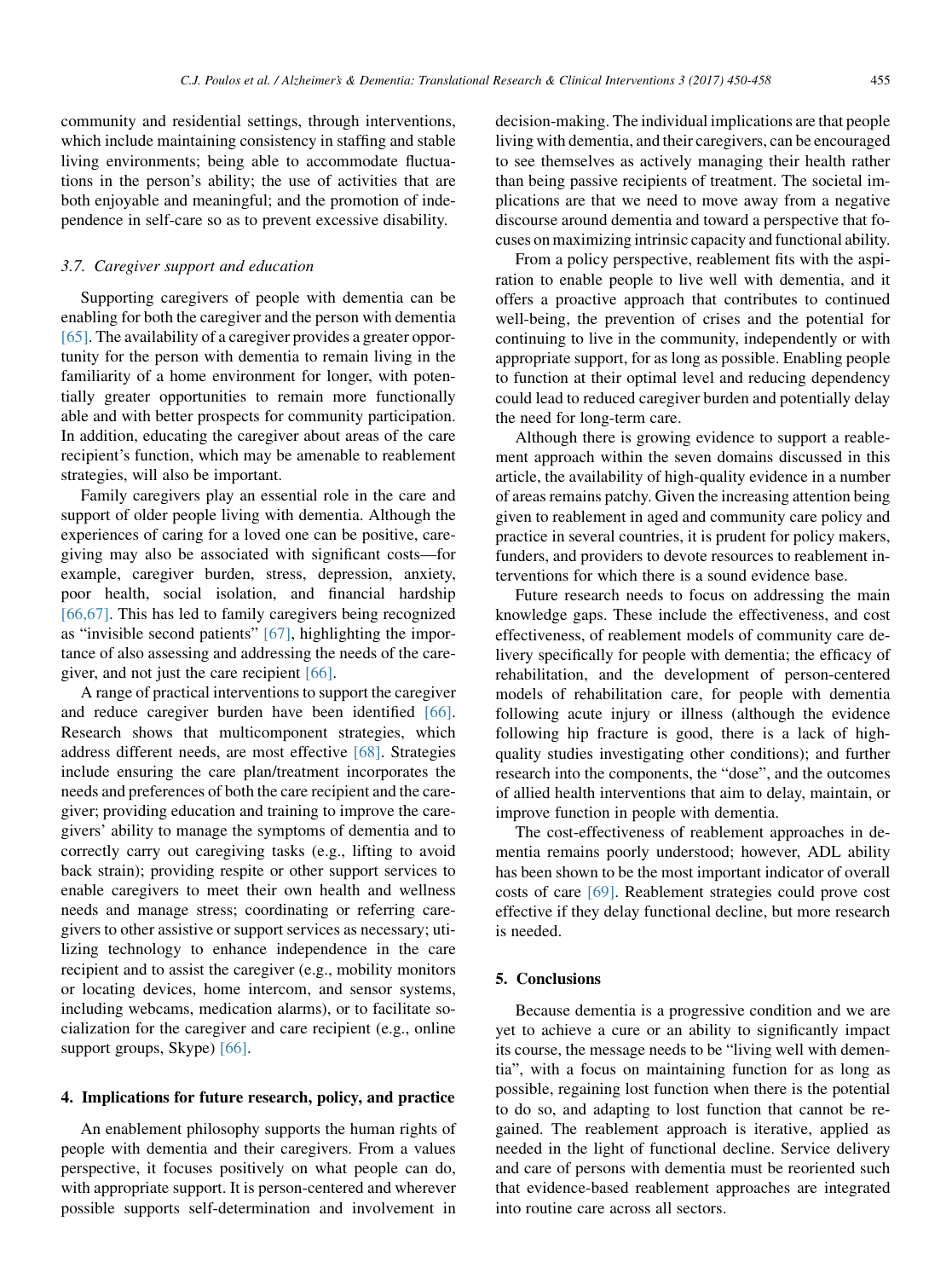# <span id="page-7-0"></span>Acknowledgments

Authors of this article were supported by the International Federation on Ageing and DaneAge to attend the Global Think Tank on Ageing in Copenhagen, Denmark, in late 2015.

# RESEARCH IN CONTEXT

- 1. Systematic review: The concept of 'reablement' is promoted widely as a means of maximizing functional ability in older people, yet there is considerable variation in its meaning and practical application. Evidence for reablement in the context of the person living with dementia remains mixed. This article draws on the scientific literature to present a comprehensive approach to reablement in people living with mild to moderate dementia, and highlights knowledge gaps and areas for further research.
- 2. Interpretation: Reablement strategies should be individualized, goal oriented, and undertaken collaboratively with the person living with dementia and their caregivers. The focus is on maintaining function for as long as possible, regaining lost function when there is the potential to do so, and adapting to lost function that cannot be regained. Strategies include both restorative and compensatory methods. Domains to consider include: medical and pharmacological management; non-pharmacological approaches to addressing the impact of cognitive disability and supporting function; rehabilitation following acute injury or illness; assistive technologies; delivery of support services; and caregivers.
- 3. Future directions: While there is growing evidence to support a reablement approach for people living with dementia, the availability of high quality evidence remains limited. Knowledge gaps include: the effectiveness and cost effectiveness of reablement models of community care delivery specifically for people with dementia; the efficacy of models of rehabilitation following acute injury or illness across a range of conditions in addition to hip fracture; and the components, 'dose', and outcomes of allied health interventions that aim to delay, maintain or improve function in people with dementia.

## References

[1] [Aspinal F, Glasby J, Rostgaard T, Tuntland H, Westendorp RG. New](http://refhub.elsevier.com/S2352-8737(17)30043-4/sref1) [horizons: reablement–supporting older people towards independence.](http://refhub.elsevier.com/S2352-8737(17)30043-4/sref1) [Age Ageing 2016;45:571–6](http://refhub.elsevier.com/S2352-8737(17)30043-4/sref1).

- [2] [World Health Organization. World Report on Ageing and Health.](http://refhub.elsevier.com/S2352-8737(17)30043-4/sref2) [Geneva: World Health Organization; 2015](http://refhub.elsevier.com/S2352-8737(17)30043-4/sref2).
- [3] [PrinceM,Wimo A, GuerchetM, Ali G,Wu Y, PrinaM.World Alzheimer](http://refhub.elsevier.com/S2352-8737(17)30043-4/sref3) [Report 2015. London: Alzheimer's Disease International \(ADI\); 2015.](http://refhub.elsevier.com/S2352-8737(17)30043-4/sref3)
- [4] [Guideline Adaptation Committee. Clinical Practice Guidelines and](http://refhub.elsevier.com/S2352-8737(17)30043-4/sref4) [Principles of Care for People with Dementia. Sydney: NHMRC Part](http://refhub.elsevier.com/S2352-8737(17)30043-4/sref4)[nership Centre for Dealing with Cognitive and Related Functional](http://refhub.elsevier.com/S2352-8737(17)30043-4/sref4) [Decline in Older People; 2016](http://refhub.elsevier.com/S2352-8737(17)30043-4/sref4).
- [5] [Bunn F, Burn AM, Goodman C, Rait G, Norton S, Robinson L, et al.](http://refhub.elsevier.com/S2352-8737(17)30043-4/sref5) [Comorbidity and dementia: a scoping review of the literature. BMC](http://refhub.elsevier.com/S2352-8737(17)30043-4/sref5) [Med 2014;12:192](http://refhub.elsevier.com/S2352-8737(17)30043-4/sref5).
- [6] [Poblador-Plou B, Calderon-Larranaga A, Marta-Moreno J, Hancco-](http://refhub.elsevier.com/S2352-8737(17)30043-4/sref6)[Saavedra J, Sicras-Mainar A, Soljak M, et al. Comorbidity of demen](http://refhub.elsevier.com/S2352-8737(17)30043-4/sref6)[tia: a cross-sectional study of primary care older patients. BMC](http://refhub.elsevier.com/S2352-8737(17)30043-4/sref6) [Psychiatry 2014;14:84](http://refhub.elsevier.com/S2352-8737(17)30043-4/sref6).
- [7] [Nelson JC, Devanand DP. A systematic review and meta-analysis of](http://refhub.elsevier.com/S2352-8737(17)30043-4/sref7) [placebo-controlled antidepressant studies in people with depression](http://refhub.elsevier.com/S2352-8737(17)30043-4/sref7) [and dementia. J Am Geriatr Soc 2011;59:577–85.](http://refhub.elsevier.com/S2352-8737(17)30043-4/sref7)
- [8] [Orgeta V, Qazi A, Spector AE, Orrell M. Psychological treatments for](http://refhub.elsevier.com/S2352-8737(17)30043-4/sref8) [depression and anxiety in dementia and mild cognitive impairment.](http://refhub.elsevier.com/S2352-8737(17)30043-4/sref8) [Cochrane Database Syst Rev 2014:CD009125](http://refhub.elsevier.com/S2352-8737(17)30043-4/sref8).
- [9] [Costa E, Giardini A, Savin M, Menditto E, Lehane E, Laosa O, et al.](http://refhub.elsevier.com/S2352-8737(17)30043-4/sref9) [Interventional tools to improve medication adherence: review of liter](http://refhub.elsevier.com/S2352-8737(17)30043-4/sref9)[ature. Patient Prefer Adherence 2015;9:1303–14](http://refhub.elsevier.com/S2352-8737(17)30043-4/sref9).
- [10] [Arlt S, Lindner R, Rosler A, von Renteln-Kruse W. Adherence to](http://refhub.elsevier.com/S2352-8737(17)30043-4/sref10) [medication in patients with dementia: predictors and strategies for](http://refhub.elsevier.com/S2352-8737(17)30043-4/sref10) [improvement. Drugs Aging 2008;25:1033–47.](http://refhub.elsevier.com/S2352-8737(17)30043-4/sref10)
- [11] [Husebo BS, Achterberg W, Flo E. Identifying and managing pain in](http://refhub.elsevier.com/S2352-8737(17)30043-4/sref11) [people with Alzheimer's disease and other types of dementia: a sys](http://refhub.elsevier.com/S2352-8737(17)30043-4/sref11)[tematic review. CNS Drugs 2016;30:481–97](http://refhub.elsevier.com/S2352-8737(17)30043-4/sref11).
- [12] [Bond M, Rogers G, Peters J, Anderson R, Hoyle M, Miners A, et al.](http://refhub.elsevier.com/S2352-8737(17)30043-4/sref12) [The effectiveness and cost-effectiveness of donepezil, galantamine, ri](http://refhub.elsevier.com/S2352-8737(17)30043-4/sref12)[vastigmine and memantine for the treatment of Alzheimer's disease](http://refhub.elsevier.com/S2352-8737(17)30043-4/sref12) [\(review of Technology Appraisal No. 111\): a systematic review and](http://refhub.elsevier.com/S2352-8737(17)30043-4/sref12) [economic model. Health Technol Assess 2012;16:1–470.](http://refhub.elsevier.com/S2352-8737(17)30043-4/sref12)
- [13] [Meguro K, Ouchi Y, Akanuma K, Meguro M, Kasai M. Donepezil can](http://refhub.elsevier.com/S2352-8737(17)30043-4/sref13) [improve daily activities and promote rehabilitation for severe Alz](http://refhub.elsevier.com/S2352-8737(17)30043-4/sref13)[heimer's patients in long-term care health facilities. BMC Neurol](http://refhub.elsevier.com/S2352-8737(17)30043-4/sref13) [2014;14:243](http://refhub.elsevier.com/S2352-8737(17)30043-4/sref13).
- [14] [Matsuzono K, Hishikawa N, Takao Y, Wakutani Y, Yamashita T,](http://refhub.elsevier.com/S2352-8737(17)30043-4/sref14) [Deguchi K, et al. Combination benefit of cognitive rehabilitation](http://refhub.elsevier.com/S2352-8737(17)30043-4/sref14) [plus donepezil for Alzheimer's disease patients. Geriatr Gerontol Int](http://refhub.elsevier.com/S2352-8737(17)30043-4/sref14) [2016;16:200–4](http://refhub.elsevier.com/S2352-8737(17)30043-4/sref14).
- [15] [Giordano M, Dominguez LJ, Vitrano T, Curatolo M, Ferlisi A, Di](http://refhub.elsevier.com/S2352-8737(17)30043-4/sref15) [Prima A, et al. Combination of intensive cognitive rehabilitation and](http://refhub.elsevier.com/S2352-8737(17)30043-4/sref15) [donepezil therapy in Alzheimer's disease \(AD\). Arch Gerontol Geriatr](http://refhub.elsevier.com/S2352-8737(17)30043-4/sref15) [2010;51:245–9](http://refhub.elsevier.com/S2352-8737(17)30043-4/sref15).
- [16] [Clare L, Evans SJ, Parkinson C, Woods RT, Linden D. Goal-setting in](http://refhub.elsevier.com/S2352-8737(17)30043-4/sref16) [cognitive rehabilitation for people with early-stage Alzheimer's dis](http://refhub.elsevier.com/S2352-8737(17)30043-4/sref16)[ease. Clin Gerontol 2011;34:220–36.](http://refhub.elsevier.com/S2352-8737(17)30043-4/sref16)
- [17] [Clare L. Neuropsychological Rehabilitation and People With Demen](http://refhub.elsevier.com/S2352-8737(17)30043-4/sref17)[tia. UK: Hove: Psychology Press; 2008](http://refhub.elsevier.com/S2352-8737(17)30043-4/sref17).
- [18] [Amieva H, Robert PH, Grandoulier AS, Meillon C, De Rotrou J,](http://refhub.elsevier.com/S2352-8737(17)30043-4/sref18) [Andrieu S, et al. Group and individual cognitive therapies in Alz](http://refhub.elsevier.com/S2352-8737(17)30043-4/sref18)[heimer's disease: the ETNA3 randomized trial. Int Psychogeriatr](http://refhub.elsevier.com/S2352-8737(17)30043-4/sref18) [2016;28:707–17](http://refhub.elsevier.com/S2352-8737(17)30043-4/sref18).
- [19] [Bahar-Fuchs A, Clare L, Woods B. Cognitive training and cognitive](http://refhub.elsevier.com/S2352-8737(17)30043-4/sref19) [rehabilitation for mild to moderate Alzheimer's disease and vascular](http://refhub.elsevier.com/S2352-8737(17)30043-4/sref19) [dementia. Cochrane Database Syst Rev 2013:CD003260.](http://refhub.elsevier.com/S2352-8737(17)30043-4/sref19)
- [20] [Clare L, Bayer A, Burns A, Corbett A, Jones R, Knapp M, et al. Goal](http://refhub.elsevier.com/S2352-8737(17)30043-4/sref20)[oriented cognitive rehabilitation in early-stage dementia: study proto](http://refhub.elsevier.com/S2352-8737(17)30043-4/sref20)[col for a multi-centre single-blind randomised controlled trial](http://refhub.elsevier.com/S2352-8737(17)30043-4/sref20) [\(GREAT\). Trials 2013;14:152](http://refhub.elsevier.com/S2352-8737(17)30043-4/sref20).
- [21] [Clare L, Linden DE, Woods RT, Whitaker R, Evans SJ, Parkinson CH,](http://refhub.elsevier.com/S2352-8737(17)30043-4/sref21) [et al. Goal-oriented cognitive rehabilitation for people with early-stage](http://refhub.elsevier.com/S2352-8737(17)30043-4/sref21) [Alzheimer disease: a single-blind randomized controlled trial of clin](http://refhub.elsevier.com/S2352-8737(17)30043-4/sref21)[ical efficacy. Am J Geriatr Psychiatry 2010;18:928–39](http://refhub.elsevier.com/S2352-8737(17)30043-4/sref21).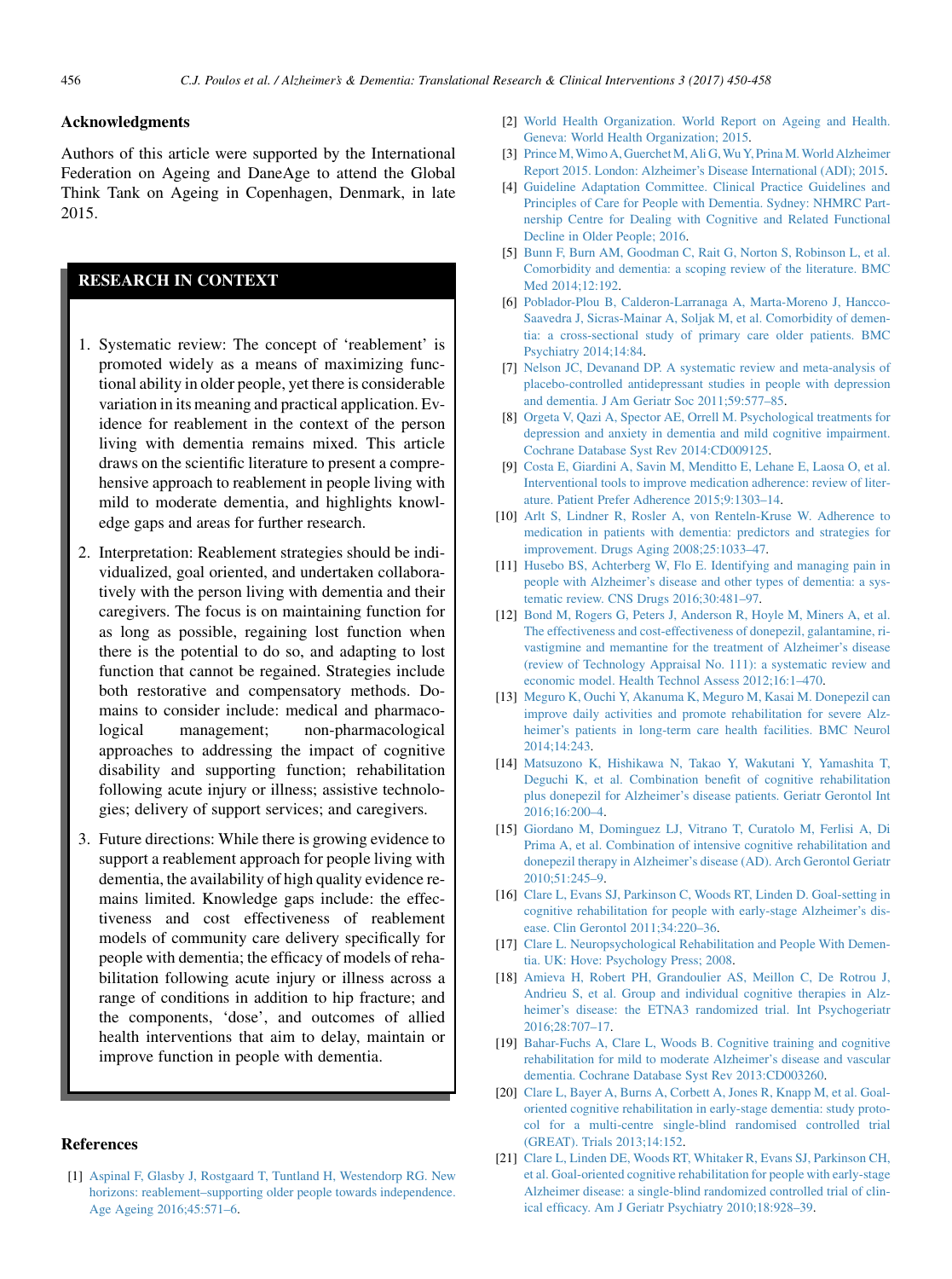- <span id="page-8-0"></span>[22] [Kim S. Cognitive rehabilitation for elderly people with early-stage](http://refhub.elsevier.com/S2352-8737(17)30043-4/sref22) [Alzheimer's disease. J Phys Ther Sci 2015;27:543–6](http://refhub.elsevier.com/S2352-8737(17)30043-4/sref22).
- [23] [Thivierge S, Jean L, Simard M. A randomized cross-over controlled](http://refhub.elsevier.com/S2352-8737(17)30043-4/sref23) [study on cognitive rehabilitation of instrumental activities of daily](http://refhub.elsevier.com/S2352-8737(17)30043-4/sref23) living in Alzheimer disease. Am J Geriatr Psychiatry 2014;22:1188-99.
- [24] [Jokel R, Graham NL, Rochon E, Leonard C. Word retrieval therapies](http://refhub.elsevier.com/S2352-8737(17)30043-4/sref24) [in primary progressive aphasia. Aphasiology 2014;28:1038–68.](http://refhub.elsevier.com/S2352-8737(17)30043-4/sref24)
- [25] [Savage SA, Piguet O, Hodges JR. Cognitive intervention in semantic](http://refhub.elsevier.com/S2352-8737(17)30043-4/sref25) [dementia: maintaining words over time. Alzheimer Dis Assoc Disord](http://refhub.elsevier.com/S2352-8737(17)30043-4/sref25) [2015;29:55–62](http://refhub.elsevier.com/S2352-8737(17)30043-4/sref25).
- [26] [Quinn C, Toms G, Anderson D, Clare L. A review of self-management](http://refhub.elsevier.com/S2352-8737(17)30043-4/sref26) [interventions for people with dementia and mild cognitive impairment.](http://refhub.elsevier.com/S2352-8737(17)30043-4/sref26) [J Appl Gerontol 2016;35:1154–88.](http://refhub.elsevier.com/S2352-8737(17)30043-4/sref26)
- [27] [Graff MJ, Vernooij-Dassen MJ, Thijssen M, Dekker J, Hoefnagels WH,](http://refhub.elsevier.com/S2352-8737(17)30043-4/sref27) [Rikkert MG. Community based occupational therapy for patients with](http://refhub.elsevier.com/S2352-8737(17)30043-4/sref27) [dementia and their care givers: randomised controlled trial. BMJ](http://refhub.elsevier.com/S2352-8737(17)30043-4/sref27) [2006;333:1196](http://refhub.elsevier.com/S2352-8737(17)30043-4/sref27).
- [28] [Bauman A, Merom D, Bull FC, Buchner DM, Fiatarone Singh MA.](http://refhub.elsevier.com/S2352-8737(17)30043-4/sref28) [Updating the evidence for physical activity: summative reviews of](http://refhub.elsevier.com/S2352-8737(17)30043-4/sref28) [the epidemiological evidence, prevalence, and interventions to pro](http://refhub.elsevier.com/S2352-8737(17)30043-4/sref28)[mote "active aging". Gerontologist 2016;56:S268–80](http://refhub.elsevier.com/S2352-8737(17)30043-4/sref28).
- [29] [de Labra C, Guimaraes-Pinheiro C, Maseda A, Lorenzo T, Millan-](http://refhub.elsevier.com/S2352-8737(17)30043-4/sref29)[Calenti JC. Effects of physical exercise interventions in frail older](http://refhub.elsevier.com/S2352-8737(17)30043-4/sref29) [adults: a systematic review of randomized controlled trials. BMC Ger](http://refhub.elsevier.com/S2352-8737(17)30043-4/sref29)[iatr 2015;15:154](http://refhub.elsevier.com/S2352-8737(17)30043-4/sref29).
- [30] [Strohle A, Schmidt DK, Schultz F, Fricke N, Staden T, Hellweg R,](http://refhub.elsevier.com/S2352-8737(17)30043-4/sref30) [et al. Drug and exercise treatment of Alzheimer disease and mild](http://refhub.elsevier.com/S2352-8737(17)30043-4/sref30) [cognitive impairment: a systematic review and meta-analysis of effects](http://refhub.elsevier.com/S2352-8737(17)30043-4/sref30) [on cognition in randomized controlled trials. Am J Geriatr Psychiatry](http://refhub.elsevier.com/S2352-8737(17)30043-4/sref30) [2015;23:1234–49](http://refhub.elsevier.com/S2352-8737(17)30043-4/sref30).
- [31] [Forbes D, Forbes SC, Blake CM, Thiessen EJ, Forbes S. Exercise pro](http://refhub.elsevier.com/S2352-8737(17)30043-4/sref31)[grams for people with dementia. Cochrane Database Syst Rev](http://refhub.elsevier.com/S2352-8737(17)30043-4/sref31) [2015:CD006489](http://refhub.elsevier.com/S2352-8737(17)30043-4/sref31).
- [32] [Laver K, Dyer S, Whitehead C, Clemson L, Crotty M. Interventions to](http://refhub.elsevier.com/S2352-8737(17)30043-4/sref32) [delay functional decline in people with dementia: a systematic review](http://refhub.elsevier.com/S2352-8737(17)30043-4/sref32) [of systematic reviews. BMJ Open 2016;6:e010767](http://refhub.elsevier.com/S2352-8737(17)30043-4/sref32).
- [33] [McLaren AN, Lamantia MA, Callahan CM. Systematic review of non](http://refhub.elsevier.com/S2352-8737(17)30043-4/sref33)[pharmacologic interventions to delay functional decline in](http://refhub.elsevier.com/S2352-8737(17)30043-4/sref33) [community-dwelling patients with dementia. Aging Ment Health](http://refhub.elsevier.com/S2352-8737(17)30043-4/sref33) [2013;17:655–66](http://refhub.elsevier.com/S2352-8737(17)30043-4/sref33).
- [34] [Tchalla AE, Lachal F, Cardinaud N, Saulnier I, Rialle V, Preux PM,](http://refhub.elsevier.com/S2352-8737(17)30043-4/sref34) [et al. Preventing and managing indoor falls with home-based technol](http://refhub.elsevier.com/S2352-8737(17)30043-4/sref34)[ogies in mild and moderate Alzheimer's disease patients: pilot study in](http://refhub.elsevier.com/S2352-8737(17)30043-4/sref34) [a community dwelling. Dement Geriatr Cogn Disord 2013;36:251–61](http://refhub.elsevier.com/S2352-8737(17)30043-4/sref34).
- [35] [Wesson J, Clemson L, Brodaty H, Lord S, Taylor M, Gitlin L, et al. A](http://refhub.elsevier.com/S2352-8737(17)30043-4/sref35) [feasibility study and pilot randomised trial of a tailored prevention pro](http://refhub.elsevier.com/S2352-8737(17)30043-4/sref35)[gram to reduce falls in older people with mild dementia. BMC Geriatr](http://refhub.elsevier.com/S2352-8737(17)30043-4/sref35) [2013;13:89](http://refhub.elsevier.com/S2352-8737(17)30043-4/sref35).
- [36] [Laver K, Cumming R, Dyer S, Agar M, Anstey KJ, Beattie E, et al. Ev](http://refhub.elsevier.com/S2352-8737(17)30043-4/sref36)[idence-based occupational therapy for people with dementia and their](http://refhub.elsevier.com/S2352-8737(17)30043-4/sref36) [families: what clinical practice guidelines tell us and implications for](http://refhub.elsevier.com/S2352-8737(17)30043-4/sref36) [practice. Aust Occup Ther J 2017;64:3–10.](http://refhub.elsevier.com/S2352-8737(17)30043-4/sref36)
- [37] [Gillette Guyonnet S, Abellan Van Kan G, Alix E, Andrieu S, Belmin J,](http://refhub.elsevier.com/S2352-8737(17)30043-4/sref37) [Berrut G, et al. IANA \(International Academy on Nutrition and Aging\)](http://refhub.elsevier.com/S2352-8737(17)30043-4/sref37) [Expert Group: weight loss and Alzheimer's disease. J Nutr Health Ag](http://refhub.elsevier.com/S2352-8737(17)30043-4/sref37)[ing 2007;11:38–48.](http://refhub.elsevier.com/S2352-8737(17)30043-4/sref37)
- [38] [Beaupre LA, Binder EF, Cameron ID, Jones CA, Orwig D,](http://refhub.elsevier.com/S2352-8737(17)30043-4/sref38) Sherrington C, et al. Maximising functional recovery following hip frac[ture in frail seniors. Best Pract Res Clin Rheumatol 2013;27:771–88](http://refhub.elsevier.com/S2352-8737(17)30043-4/sref38).
- [39] [Huusko TM, Karppi P, Avikainen V, Kautiainen H, Sulkava R. Rand](http://refhub.elsevier.com/S2352-8737(17)30043-4/sref39)[omised, clinically controlled trial of intensive geriatric rehabilitation](http://refhub.elsevier.com/S2352-8737(17)30043-4/sref39) [in patients with hip fracture: subgroup analysis of patients with demen](http://refhub.elsevier.com/S2352-8737(17)30043-4/sref39)[tia. BMJ 2000;321:1107–11](http://refhub.elsevier.com/S2352-8737(17)30043-4/sref39).
- [40] [Allen J, Koziak A, Buddingh S, Liang J, Buckingham J, Beaupre LA.](http://refhub.elsevier.com/S2352-8737(17)30043-4/sref40) [Rehabilitation in patients with dementia following hip fracture: a sys](http://refhub.elsevier.com/S2352-8737(17)30043-4/sref40)[tematic review. Physiother Can 2012;64:190–201](http://refhub.elsevier.com/S2352-8737(17)30043-4/sref40).
- [41] [Muir SW, Yohannes AM. The impact of cognitive impairment on reha](http://refhub.elsevier.com/S2352-8737(17)30043-4/sref41)[bilitation outcomes in elderly patients admitted with a femoral neck](http://refhub.elsevier.com/S2352-8737(17)30043-4/sref41) [fracture: a systematic review. J Geriatr Phys Ther 2009;32:24–32.](http://refhub.elsevier.com/S2352-8737(17)30043-4/sref41)
- [42] [Muir-Hunter SW, Lim Fat G, Mackenzie R, Wells J, Montero-](http://refhub.elsevier.com/S2352-8737(17)30043-4/sref42)[Odasso M. Defining rehabilitation success in older adults with demen](http://refhub.elsevier.com/S2352-8737(17)30043-4/sref42)[tia–results from an inpatient geriatric rehabilitation unit. J Nutr Health](http://refhub.elsevier.com/S2352-8737(17)30043-4/sref42) [Aging 2016;20:439–45](http://refhub.elsevier.com/S2352-8737(17)30043-4/sref42).
- [43] [Resnick B, Beaupre L, McGilton KS, Galik E, Liu W, Neuman MD,](http://refhub.elsevier.com/S2352-8737(17)30043-4/sref43) [et al. Rehabilitation interventions for older individuals with cognitive](http://refhub.elsevier.com/S2352-8737(17)30043-4/sref43) [impairment post-hip fracture: a systematic review. J Am Med Dir As](http://refhub.elsevier.com/S2352-8737(17)30043-4/sref43)soc 2016;17:200-5.
- [44] [Lenze EJ, Skidmore ER, Dew MA, Butters MA, Rogers JC, Begley A,](http://refhub.elsevier.com/S2352-8737(17)30043-4/sref44) [et al. Does depression, apathy or cognitive impairment reduce the](http://refhub.elsevier.com/S2352-8737(17)30043-4/sref44) [benefit of inpatient rehabilitation facilities for elderly hip fracture pa](http://refhub.elsevier.com/S2352-8737(17)30043-4/sref44)[tients? Gen Hosp Psychiatry 2007;29:141–6.](http://refhub.elsevier.com/S2352-8737(17)30043-4/sref44)
- [45] [McGilton KS, Davis A, Mahomed N, Flannery J, Jaglal S, Cott C, et al.](http://refhub.elsevier.com/S2352-8737(17)30043-4/sref45) [An inpatient rehabilitation model of care targeting patients with cogni](http://refhub.elsevier.com/S2352-8737(17)30043-4/sref45)[tive impairment. BMC Geriatr 2012;12:21](http://refhub.elsevier.com/S2352-8737(17)30043-4/sref45).
- [46] [McGilton KS, Chu CH, Naglie G, van Wyk PM, Stewart S, Davis AM.](http://refhub.elsevier.com/S2352-8737(17)30043-4/sref46) [Factors influencing outcomes of older adults after undergoing rehabil](http://refhub.elsevier.com/S2352-8737(17)30043-4/sref46)[itation for hip fracture. J Am Geriatr Soc 2016;64:1601–9.](http://refhub.elsevier.com/S2352-8737(17)30043-4/sref46)
- [47] [Spruit-van Eijk M, Zuidema SU, Buijck BI, Koopmans RT, Geurts AC.](http://refhub.elsevier.com/S2352-8737(17)30043-4/sref47) [Determinants of rehabilitation outcome in geriatric patients admitted](http://refhub.elsevier.com/S2352-8737(17)30043-4/sref47) [to skilled nursing facilities after stroke: a Dutch multi-centre cohort](http://refhub.elsevier.com/S2352-8737(17)30043-4/sref47) [study. Age Ageing 2012;41:746–52](http://refhub.elsevier.com/S2352-8737(17)30043-4/sref47).
- [48] [McFarlane RA, Isbel ST, Jamieson MI. Factors determining eligibility](http://refhub.elsevier.com/S2352-8737(17)30043-4/sref48) [and access to subacute rehabilitation for elderly people with dementia](http://refhub.elsevier.com/S2352-8737(17)30043-4/sref48) [and hip fracture. Dementia \(London\) 2017;16:413–23](http://refhub.elsevier.com/S2352-8737(17)30043-4/sref48).
- [49] International Organization for Standardization. Assistive Products for Persons With Disability–Classification and Terminology. Geneva; 2016 Available at: <https://www.iso.org/obp/ui/#iso:std:iso:9999:ed-6:v1:en>. Accessed August 1, 2017.
- [50] [Kamimura T, Ishiwata R, Inoue T. Medication reminder device for the](http://refhub.elsevier.com/S2352-8737(17)30043-4/sref50) [elderly patients with mild cognitive impairment. Am J Alzheimers Dis](http://refhub.elsevier.com/S2352-8737(17)30043-4/sref50) [Other Demen 2012;27:238–42.](http://refhub.elsevier.com/S2352-8737(17)30043-4/sref50)
- [51] [Nygard L, Starkhammar S, Lilja M. The provision of stove timers to in](http://refhub.elsevier.com/S2352-8737(17)30043-4/sref51)[dividuals with cognitive impairment. Scand J Occup Ther 2008;15:4–12](http://refhub.elsevier.com/S2352-8737(17)30043-4/sref51).
- [52] [Topfer LA. GPS Locator Devices for People With Dementia. Ottawa](http://refhub.elsevier.com/S2352-8737(17)30043-4/sref52) [\(ON\): CADTH Issues in Emerging Health Technologies; 2016.](http://refhub.elsevier.com/S2352-8737(17)30043-4/sref52)
- [53] [Shibata T. Therapeutic seal robot as biofeedback medical device: qual](http://refhub.elsevier.com/S2352-8737(17)30043-4/sref53)[itative and quantitative evaluations of robot therapy in dementia care.](http://refhub.elsevier.com/S2352-8737(17)30043-4/sref53) [Proc IEEE 2012;100:2527–38.](http://refhub.elsevier.com/S2352-8737(17)30043-4/sref53)
- [54] [Bharucha AJ, Anand V, Forlizzi J, Dew MA, Reynolds CF 3rd,](http://refhub.elsevier.com/S2352-8737(17)30043-4/sref54) [Stevens S, et al. Intelligent assistive technology applications to demen](http://refhub.elsevier.com/S2352-8737(17)30043-4/sref54)[tia care: current capabilities, limitations, and future challenges. Am J](http://refhub.elsevier.com/S2352-8737(17)30043-4/sref54) [Geriatr Psychiatry 2009;17:88–104](http://refhub.elsevier.com/S2352-8737(17)30043-4/sref54).
- [55] [Wang RH, Sudhama A, Begum M, Huq R, Mihailidis A. Robots to](http://refhub.elsevier.com/S2352-8737(17)30043-4/sref55) [assist daily activities: views of older adults with Alzheimer's disease](http://refhub.elsevier.com/S2352-8737(17)30043-4/sref55) [and their caregivers. Int Psychogeriatr 2017;29:67–79.](http://refhub.elsevier.com/S2352-8737(17)30043-4/sref55)
- [56] [Fasola J, Matari](http://refhub.elsevier.com/S2352-8737(17)30043-4/sref56)ć [MJ. A socially assistive robot exercise coach for the](http://refhub.elsevier.com/S2352-8737(17)30043-4/sref56) [elderly. J Hum Robot Interact 2013;2:3–32](http://refhub.elsevier.com/S2352-8737(17)30043-4/sref56).
- [57] [Lewin G, De San Miguel K, Knuiman M, Alan J, Boldy D, Hendrie D,](http://refhub.elsevier.com/S2352-8737(17)30043-4/sref57) [et al. A randomised controlled trial of the Home Independence Pro](http://refhub.elsevier.com/S2352-8737(17)30043-4/sref57)[gram, an Australian restorative home-care programme for older adults.](http://refhub.elsevier.com/S2352-8737(17)30043-4/sref57) [Health Soc Care Community 2013;21:69–78.](http://refhub.elsevier.com/S2352-8737(17)30043-4/sref57)
- [58] [Tuntland H, Aaslund MK, Espehaug B, Forland O, Kjeken I. Reable](http://refhub.elsevier.com/S2352-8737(17)30043-4/sref58)[ment in community-dwelling older adults: a randomised controlled](http://refhub.elsevier.com/S2352-8737(17)30043-4/sref58) [trial. BMC Geriatr 2015;15:145](http://refhub.elsevier.com/S2352-8737(17)30043-4/sref58).
- [59] [Whitehead PJ, Worthington EJ, Parry RH, Walker MF,](http://refhub.elsevier.com/S2352-8737(17)30043-4/sref59) [Drummond AE. Interventions to reduce dependency in personal activ](http://refhub.elsevier.com/S2352-8737(17)30043-4/sref59)[ities of daily living in community dwelling adults who use homecare](http://refhub.elsevier.com/S2352-8737(17)30043-4/sref59) [services: a systematic review. Clin Rehabil 2015;29:1064–76](http://refhub.elsevier.com/S2352-8737(17)30043-4/sref59).
- [60] [Cochrane A, Furlong M, McGilloway S, Molloy DW, Stevenson M,](http://refhub.elsevier.com/S2352-8737(17)30043-4/sref60) [Donnelly M. Time-limited home-care reablement services for main](http://refhub.elsevier.com/S2352-8737(17)30043-4/sref60)[taining and improving the functional independence of older adults. Co](http://refhub.elsevier.com/S2352-8737(17)30043-4/sref60)[chrane Database Syst Rev 2016;10:CD010825](http://refhub.elsevier.com/S2352-8737(17)30043-4/sref60).